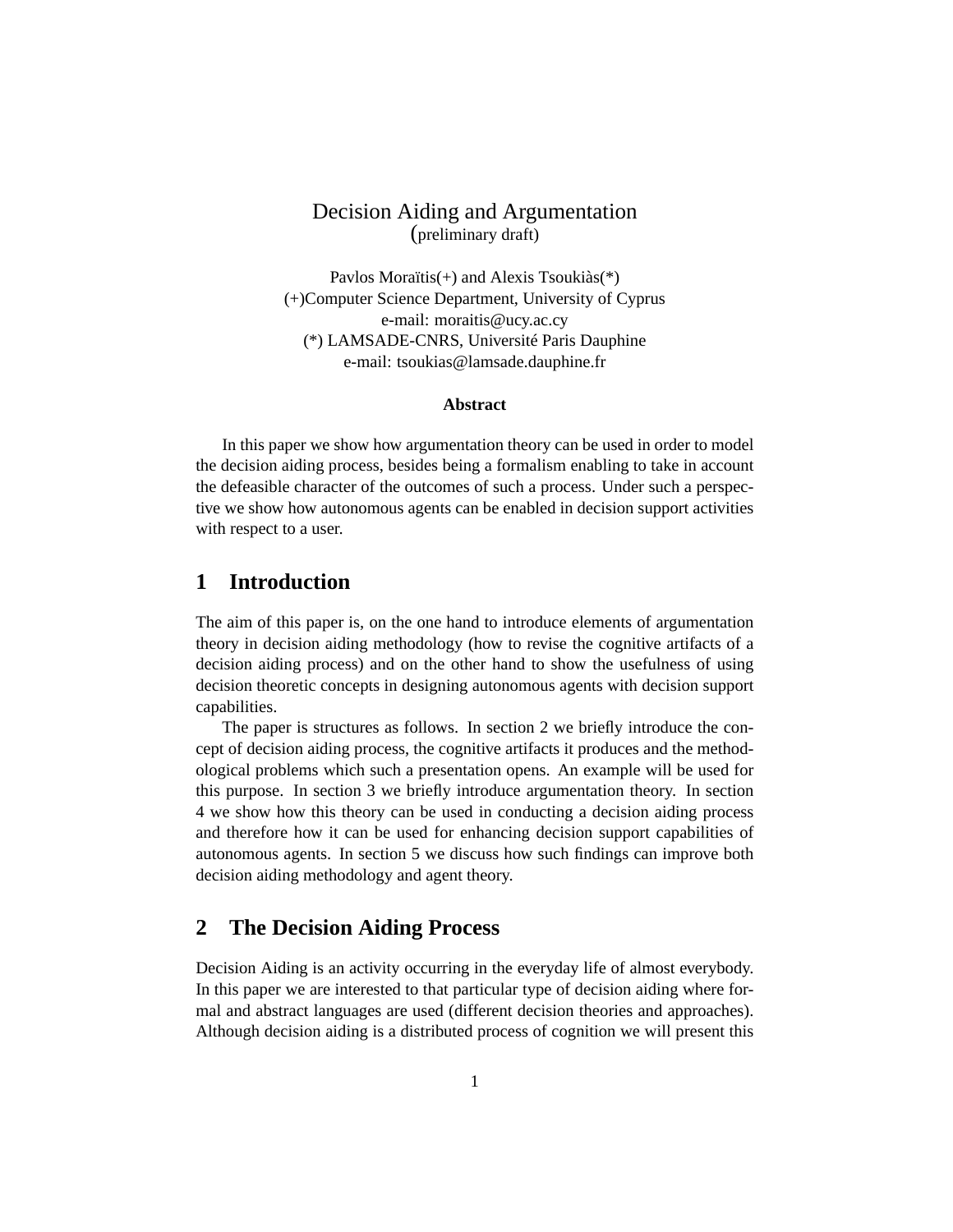concept using an operational approach based on the identification of the cognitive artifacts of the process (the outcomes or deliverables). For more details the reader can see [2, 8, 9].

### **2.1 Cognitive Artifacts**

A decision aiding process is a decision process involving at least two actors: a client, who himself is involved to at least one decision process (the one generating the concern for which the aid is requested) and the analyst who is expected to provide the decision support. The aim of this particular process is to establish a shared representation of the client's concern, using the analyst's methodological knowledge, a representation enabling to undertake an action towards the concern. The outcomes of this process are:

• A representation of the problem situation.

The construction of such an artifact allows, on the one hand the client to better understand his position within the decision process for which he asked the decision support and on the other hand the analyst to better understand his role within this decision process. From a formal point of view a representation of the problem situation is a triplet:  $P = \langle A, O, S \rangle$  where:

 $-$  A is the set of participants to the decision process;

 $\sim$   $\sigma$  is the set of stakes each participant brings within the decision process;

 $-S$  is the set of resources the participants commit on their stakes and the other participants' stakes.

• The establishment of a problem formulation.

For a given representation of the problem situation the analyst might propose to the client one or more "problem formulations". This is a crucial point of the decision aiding process. The representation of the problem situation has a descriptive (at the best explicative objective). The construction of the problem formulation introduces what we call a model of rationality. A problem formulation reduces the reality of the decision process within which the client is involved to a formal and abstract problem. The result is that one or more of the client's concerns are transformed to formal problems on which we can apply a method (already existing, adapted from an existing one or created ad-hoc) of the type studied in decision theory. From a formal point of view a problem formulation is a triplet:  $\Gamma = \langle A, V, \Pi \rangle$  where:

- A: is the set of potential actions the client may undertake within the problem situation as represented in  $\mathcal{P}$ ;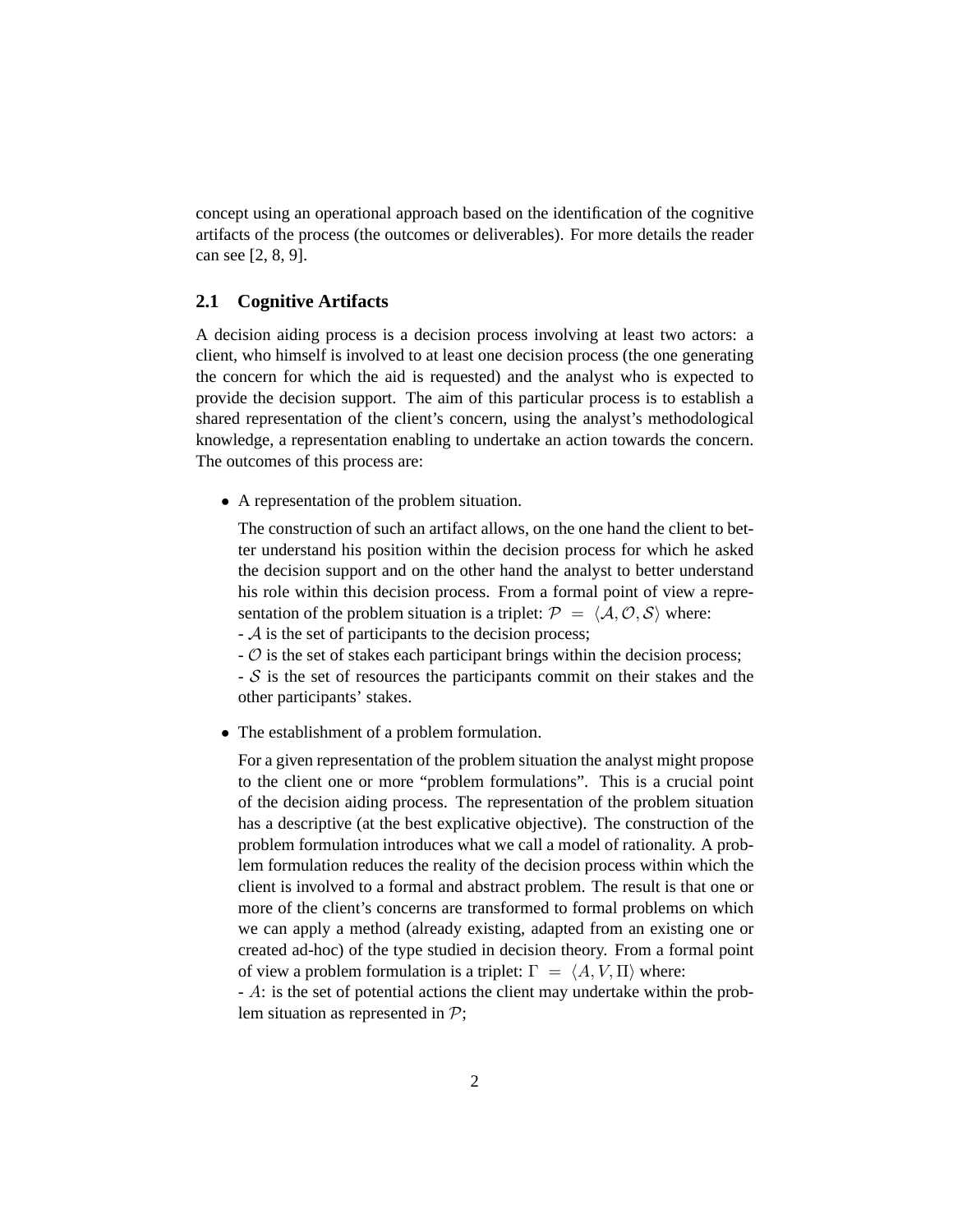$-V$ : is the set of points of view under which the potential actions are expected to be observed, analysed, evaluated, compared etc., including different scenarios for the future;

- Π: is the problem statement, the type of application to perform on the set A, an anticipation of what the client expects (for instance  $\Pi$  can be a choice statement or a ranking or a classification or a reject, for details see [1],[9]).

• The construction of an evaluation model.

With this term we indicate what traditionally are the decision aiding models conceived through any operational research, decision theory or artificial intelligence method. Classic decision aiding approaches will focus their attention on the construction of this model and consider the problem formulation as given. An evaluation model is an n-uplet:  $M = \langle A^*, D, G, \Omega, \mathcal{R} \rangle$ where:

 $-A^*$  a set of alternatives on which the model will apply;

- D is a set of dimensions (attributes) under which the elements of A are observed, measured, described etc. (such a set can be structured, for instance through the definition of an hierarchy); a scale is associated to each element of  $D$ ;

 $-G$  is a set of criteria (if any) under which each element of  $A^*$  is evaluated in order to take in account the client's preferences;

 $\Omega$  is an uncertainty structure;

 $-R$  is a set of operators enabling to obtain synthetic information about the elements of A or of  $A \times A$ , namely aggregation operators (of preferences, of measures, of uncertainties etc.).

• The establishment of a final recommendation.

The final recommendation represents the return to reality for the decision aiding process. Usually the evaluation model will produce a result, let's call it Φ. The final recommendation should translate such a result from the abstract and formal language in which  $\Phi$  is formulated to the current language of the client and the decision process where he is involved. Some elements are very important in constructing this artifact:

- the analyst has to be sure that the model is formally correct;

- the client has to be sure that the model represents him, that he understands it and that he should be able to use its conclusions (the client should feel "owner"'of the results, besides being satisfied of them);

- the recommendation should be "legitimated" with respect to the decision process for which the decision aiding has been asked.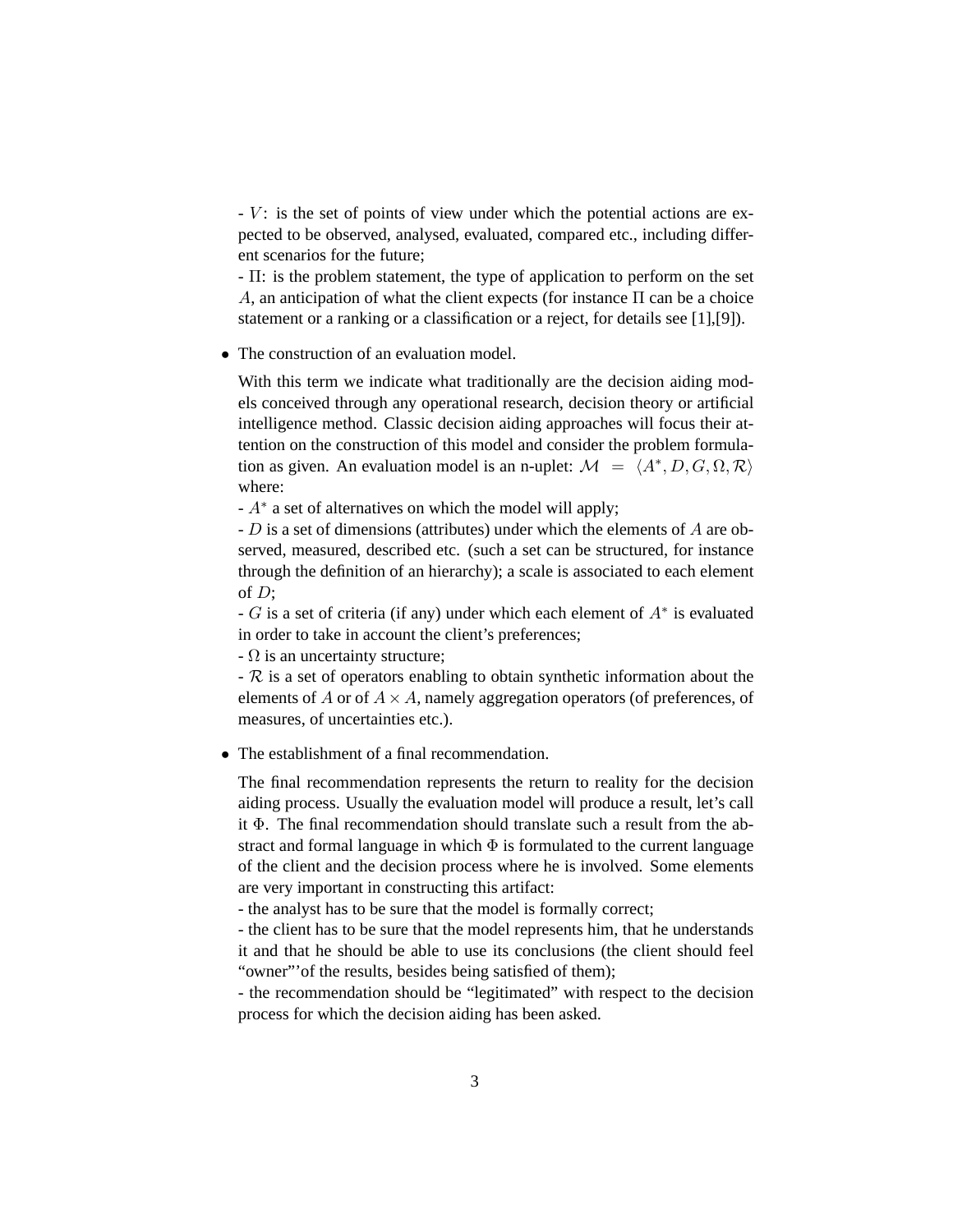#### **2.2 Conducting the process**

Conducting a decision aiding process is not a linear process where we establish the four cognitive artefacts one after the other. Since a decision aiding process always refers to a decision process which has a time and space extension it is natural that the outcomes of the decision aiding process remain *defeasible cognitive artefacts*. Usually the process will encounter situations where any of the above artefacts:

- may conflict with the evolution of the client's expectations, preferences and knowledge;

- may conflict with the updated state of the decision process and the new information available.

It is therefore necessary to adapt the contents of such artefacts as the decision aiding process evolves in time and space. Consider the following decision process.

**Example 2.1.** *An agent wants to make something this evening. (S)he might see a friend or go outside alone or stay at home. In the last case the options are either to watch TV or to go to bed. If (s)he goes outside alone, the options are either to go to a restaurant (and then a restaurant has to be identified) or to a concert (and then a concert has to be identified) or to go to the bar in front of the house. If (s)he is going to meet a friend then, potentially, there are Helen, Mary and Bob and they could meet either to go to a cinema (and then a movie has to be identified) or to go to disco (then a disco has to be identified) or meet somewhere else (where?). The agent decided that prefers to meet a friend. But then Helen is not available, Mary does not like neither cinema nor disco (she wants to come to the agent's home), while Bob is available for everything. The agent at this point decides that these solutions are not really satisfactory and that (s)he prefers to go outside alone. However, now there is no more time to find a restaurant or a concert and therefore decides to go to the bar in front of the house.*

Suppose that for the different decisions of this agent a decision support is asked. In such a situation the descriptive model of the decision aiding process can turn to be useful since it allows to fix which elements have to be modified and why. Coming back to the example we may consider it as a planning problem and call the possible plans the agent may execute as  $\pi_i$ , each of them composed by sequences of actions  $\alpha_i(x_1, \dots, x_n)$  where the x represent variables which can can be instantiated within definite domains. The problem could then be described as follows ('|' represents execution of two actions contemporaneously, while ';' represents execution of two actions sequentially):

 $\pi_0$ : do\_something\_this\_evening $(x_1)$  $x_1 \in {\pi_1, \pi_2, \pi_3}$  where  $\pi_1$ : (find\_a\_friend( $x_2$ )|find\_a\_place( $x_3$ ));see\_friend( $x_2, x_3$ )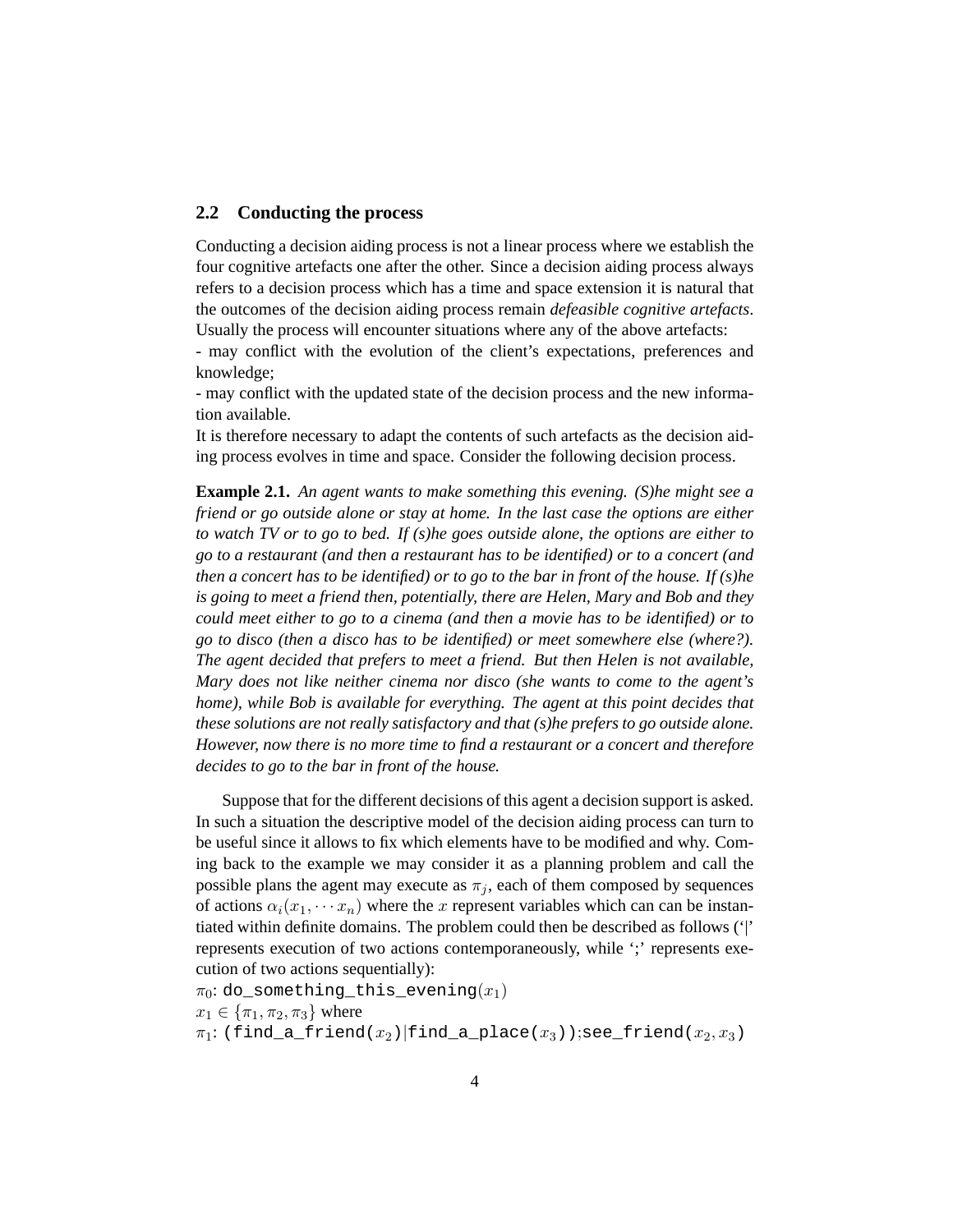```
\pi_2: go_outside(x_4)
\pi_3: stay_home(x_5)
x_2 \in F = \{Helen, Mary, Bob\}x_3 \in L = \{Cinema, Disco, Other\}x_4 \in {\pi_4, \pi_5, \pi_6} where
\pi_4: (find_restaurant(x_6);go_restaurant(x_6))
\pi_5: go_to_bar
\pi_6: (find_concert(x_7);go_concert(x_7))
x_5 \in \{\text{TV}, \text{bed}\}\x_6 \in \{r_1, \cdots r_n\}x_7 \in \{c_1, \cdots c_n\}.
```
The problem formulation in this case will be  $\Gamma_1 = \langle A_1, V_1, \Pi_1 \rangle$  where  $A_1$  is the set of any possible plan among the above not necessarily instantiated with precise values for the variables,  $V_1$  includes pleasure and friends availability and  $\Pi_1$  is a choice (of the best thing to do this evening) statement. An alternative problem formulation could be  $\Gamma_2 = \langle A_2, V_2, \Pi_2 \rangle$  where  $A_2$  is like  $A_1$ ,  $V_2$  concerns time availability and  $\Pi_2$  is always a choice statement. However,  $\Gamma_2$  will occur only exceptionally (when time becomes a critical issue).

The intuitive reasoning of the above agent could be: usually friends are always available, therefore usually this an irrelevant dimension for my choice. However, in the case friends are not available then "with who I may meet" might become a priority. The above idea corresponds to the establishment of two evaluation models where  $\mathcal{M}_1$  is "preferred" to  $\mathcal{M}_2$ :

- $M_1$  :  $A = {\pi_1, \pi_2, \pi_3}$ ,  $D =$  pleasure,  $G = \{\text{please}: \pi_1 > p \pi_2 > p \pi_3\},\$  $\Omega = \emptyset$ ,  $\mathcal{R} = \text{choice}$ )
- $\mathcal{M}_2$  :  $A = {\pi_1(x_2, x_3) : (x_2, x_3) \in F \times L},$  $D =$  attractiveness, the associate scale being {Interesting, Acceptable, Noninteresting}  $G = \{\text{pleasure : } I \gt A \gt N,$  $\Omega = \emptyset$ ,  $\mathcal{R} =$  (classification,)

Applying  $\mathcal{M}_1$  the agent will choose  $\pi_1$ . In implementing this solution there are potentially 9 alternatives, but the result of the inquiry leads to only four: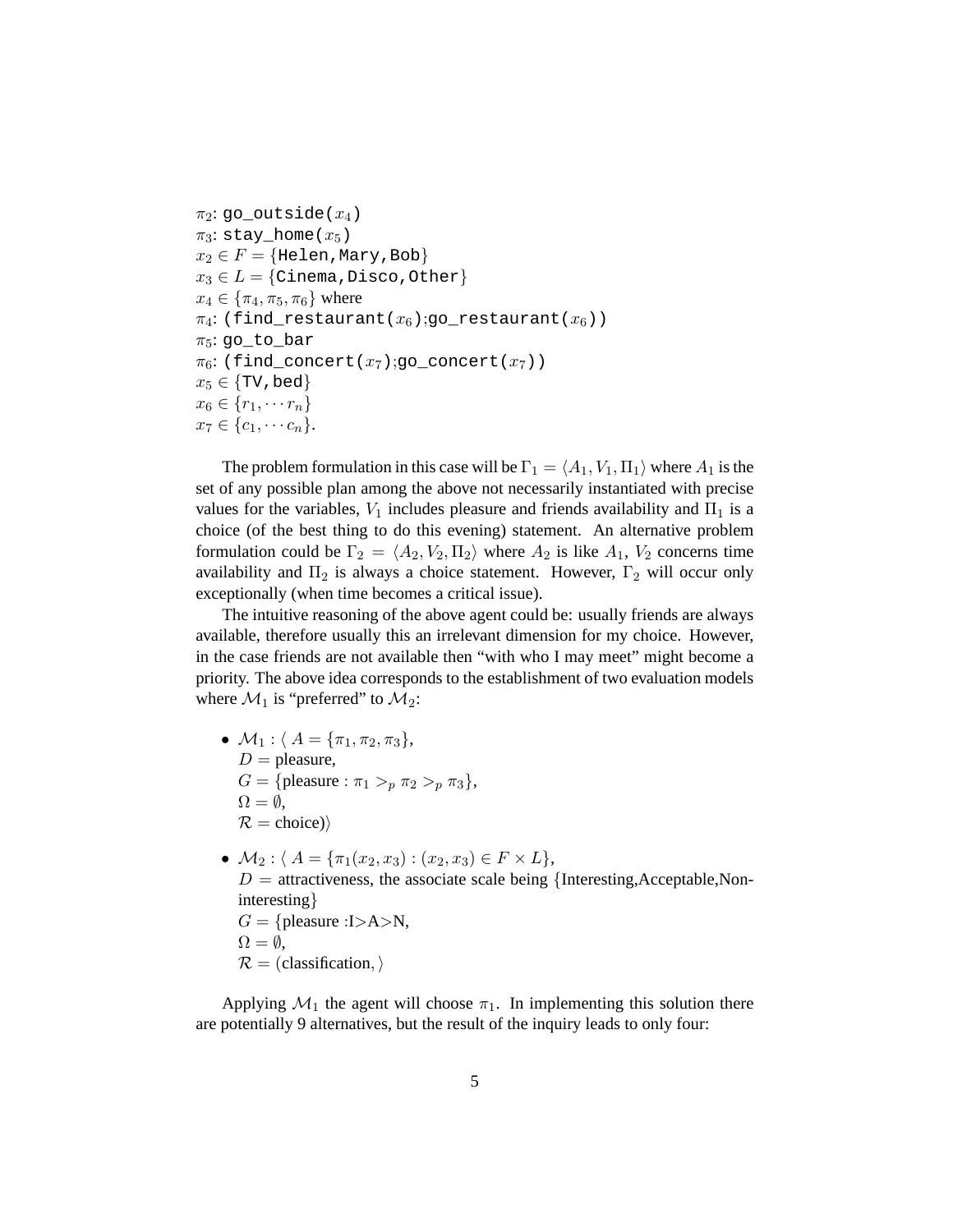{(Bob,Cinema;BC),(Bob,Disco;BD),(Bob,Other;BO),(Mary,Other;MO)}. The agent therefore has to apply  $\mathcal{M}_2$ . For this purpose (s)he uses the following model:

- all alternatives involving Helen are N;

- all alternatives involving Mary and Cinema or Disco are I;

- all other alternatives are NI.

All solutions are unsatisfactory and the solution set is empty.

The agent has to reconsider his problem and will be oriented in implementing his second best option:  $\pi_2$ . However, meanwhile the time dimension became critical. Therefore problem formulation  $\Gamma_2$  becomes relevant, leading to the following evaluation model:

 $\mathcal{M}_3$  :  $A = {\pi_4, \pi_5, \pi_6},$  $D =$  (time forecast for each plan,  $t(\pi_4) = 1000, t(\pi_5) = 10, t(\pi_6) = 1000$  $G = \{$ time :  $x >_t y$  **iff**  $t(x) < t(y) \}$ ,  $\Omega = \emptyset$ ,  $\mathcal{R} = \text{choice}$ )

and the choice will be plan  $\pi_5$  which finally is implemented.

#### **2.3 Where is the problem?**

The above example shows that during a decision aiding process several different versions of the cognitive artifacts are established. However, such different versions are strongly related among them since they carry essentially the same information and only small part of the model has to be revised. The problem is: is it possible to give a formal representation of how such an evolution occurs? In other terms: is it possible to show how a set of alternatives or some preferential information may change while shifting from one model to another? The reasons for such an analysis are the following:

- on the one hand we would like to design autonomous agents able to undertake decision aiding tasks (which, by the way, is what in reality most of the agents do with respect to their users);

- on the other hand we want to show why such a theory could be helpful for automatic decision purposes in autonomous agents.

For this purpose we use argumentation theory as a first step in integrating decision aiding methodology and formal reasoning languages.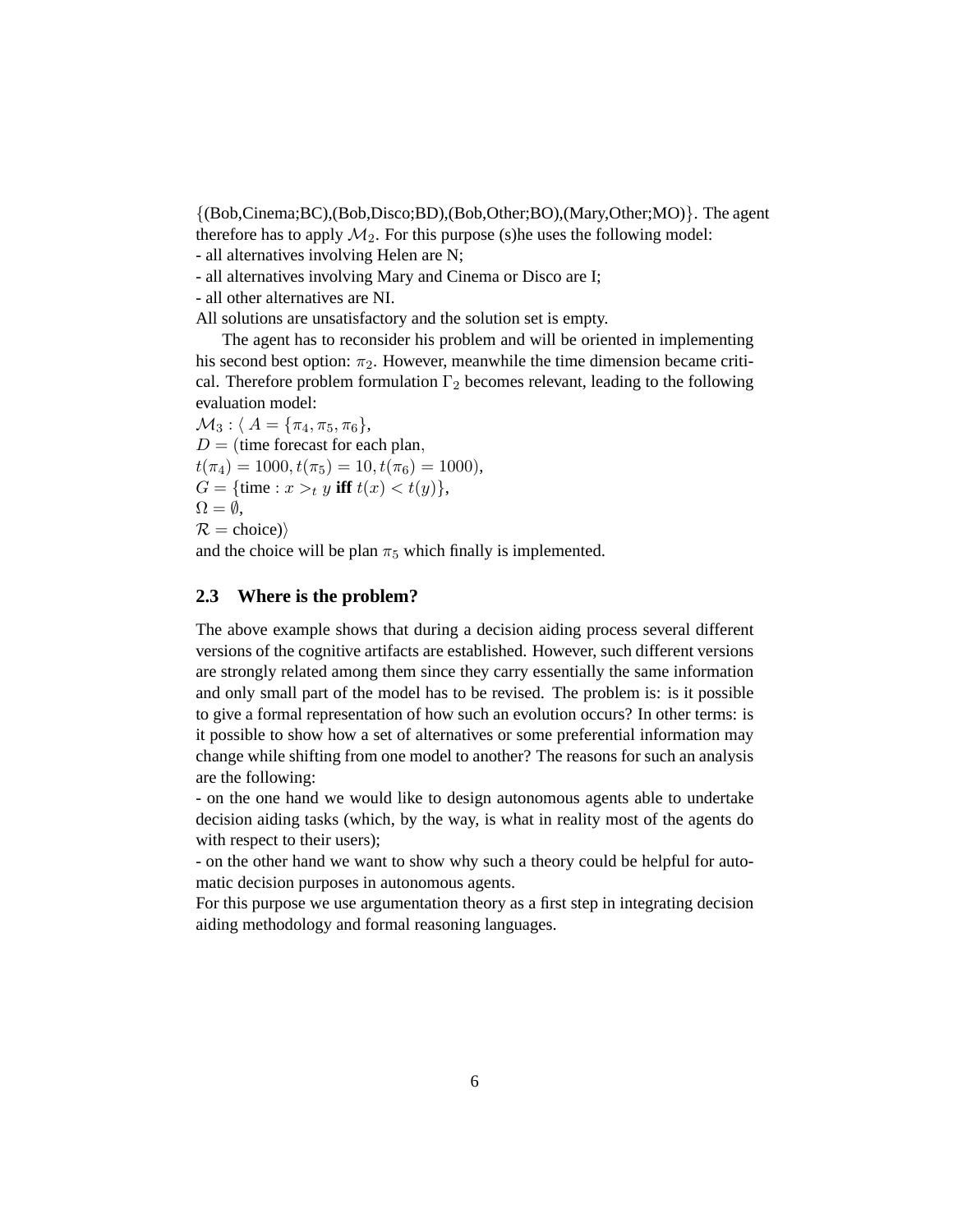### **3 Argumentation Theory**

Autonomous agents need to make decisions under complex preferences policies that take into account different factors. These policies have a dynamic nature and are influenced by the particular state of the environment in which the agent finds himself. In this section we will present the basic concepts of the argumentation framework we will use and which is originally presented in (see [5, 6]) In this framework it is assumed that agents are always associated with an (social) environment of interaction. This context is called context of interaction (i.e. market, enterprise, etc.). This determines the relationship between the possible roles the different agents can have within this environment and can influence the decision policies used by the agents. Generally, roles are associated to a default context that defines shared social relations of different forms (e.g. authority, friendship, relationship, etc.) and specifies the interaction between different roles. For instance in the army context an officer gives orders that are obeyed by a soldier, or in the market a regular customer has benefits over a normal customer. Consequently, a default context can be understood via priorities between the different roles. However, a default context determining the basic roles filled by the agents is not the only environment where they could interact. For example two friends can also be colleagues, an officer and a soldier can be family friends in civil life. Therefore we consider a second level of context, called specific context, which can overturn the pre-imposed, by the default context, ordering between roles and establish a different relation between them. For instance, the authority relationship between an officer and a soldier would change under the specific context of a social meeting or regular and normal customers may have an equivalent consideration during the high season.

The argumentation framework that we will use was originally proposed in [4] and extended further in [5],[6] in order to deal with the dynamic nature of interaction of autonomous agents. It uses a priority relation between arguments in the theory which is not a static relation but context dependent that captures the non-static preferences associated to roles and specific context on interaction. The approach follows the same line of [3, 7], where this dynamic priority relation is defined as part of the agent's theory with the same argumentation semantics along with the rest of the theory.

An (extended) argumentation theory is then defined as follows.

**Definition 3.1.** A theory is a pair  $(T, P)$  whose sentences are formulae in the **background monotonic logic**  $(L, \vdash)$  *of the framework defined as*  $L \leftarrow L_1, \ldots, L_n$ , *where*  $L, L_1, \ldots, L_n$  *are positive or explicit negative ground literals. For rules in* P *the head* L *refers to an (irreflexive) higher-priority relation, i.e.* L *has the gen-*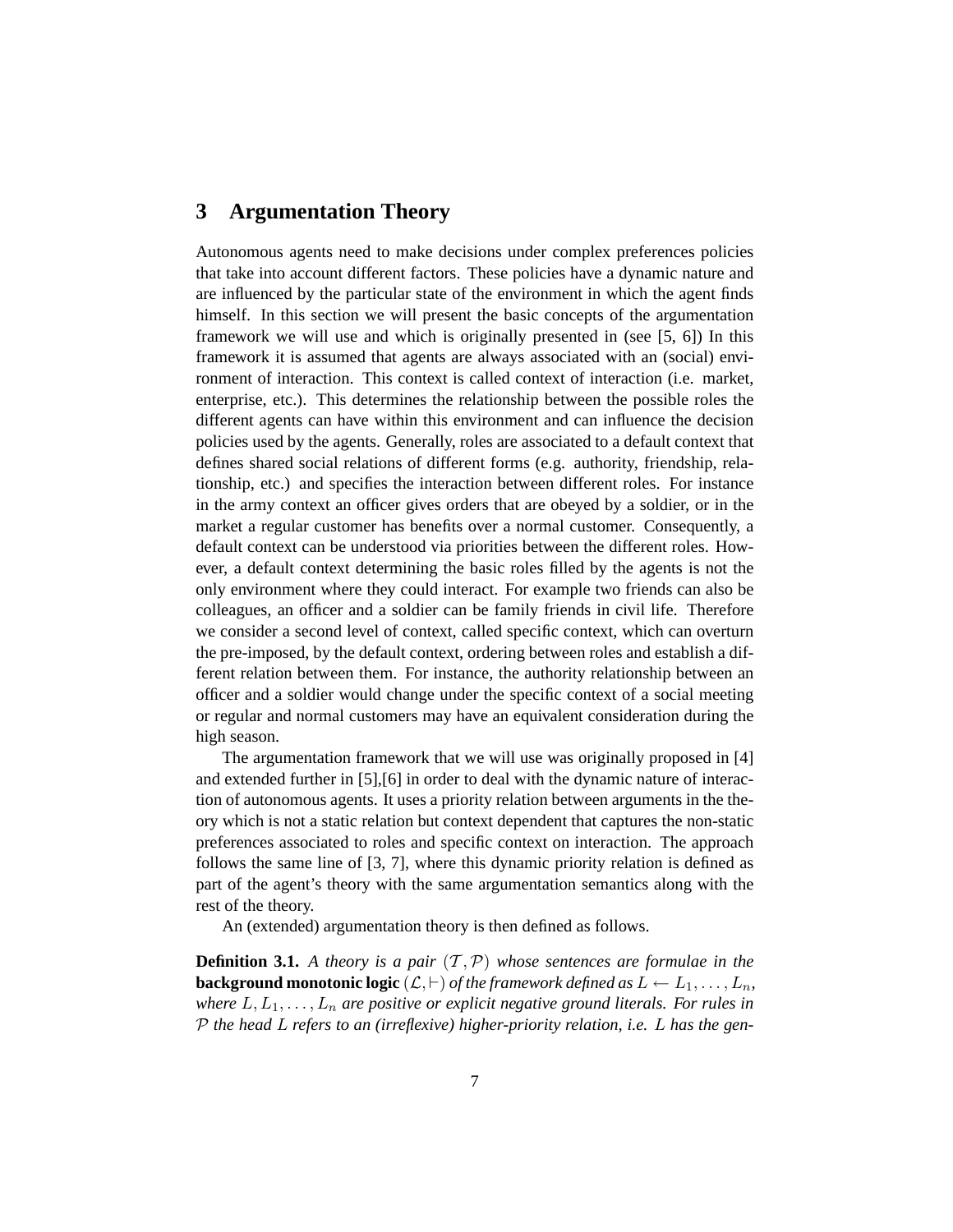*eral form*  $L = h_p(\text{rule1}, \text{rule2}).$  *The derivability relation,*  $\vdash$ , *of the background logic is given by the single inference rule of modus ponens.*

For simplicity, we will assume that the conditions of any rule in the theory do not refer to the predicate h  $p$  thus avoiding self-reference problems. For any ground atom  $h_p(rule1, rule2)$  its negation is denoted by  $h_p(rule2, rule1)$  and vice-versa.

An **argument** for a literal L in a theory  $(\mathcal{T}, \mathcal{P})$  is any subset, T, of this theory that derives  $L, T \vdash L$ , under the background logic. In general, we can separate out a part of the theory  $T_0 \subset T$  and consider this as a non-defeasible part from which any argument rule can draw information that it might need. The notion of attack between arguments in a theory is based on the possible conflicts between a literal L and its negation and on the priority relation given by  $h_{p}$  in the theory.

**Definition 3.2.** Let  $(T, P)$  be a theory,  $T, T' \subseteq T$  and  $P, P' \subseteq P$ . Then  $(T', P')$ **attacks**  $(T, P)$  iff there exists a literal L,  $T_1 \subseteq T'$ ,  $T_2 \subseteq T$ ,  $P_1 \subseteq P'$  and  $P_2 \subseteq P$ *s.t.:*

- *(i)*  $T_1 \cup P_1 \vdash_{min} L$  *and*  $T_2 \cup P_2 \vdash_{min} \neg L$
- *(ii)*  $(\exists r' \in T_1 \cup P_1, r \in T_2 \cup P_2 \text{ s.t. } T \cup P \vdash h_p(r, r')) \rightarrow (\exists r' \in T_1 \cup P_1, r \in T_2 \cup T_1)$  $T_2 \cup P_2 \text{ s.t. } T' \cup P' \vdash h\_p(r', r)$ *)*.

Here, when L does not refer to  $h_p$ ,  $T \cup P \vdash_{min} L$  means that  $T \vdash_{min} L$ . This definition states that a (composite) argument  $(T', P')$  attacks (or is a counterargument to) another such argument when they derive a contrary conclusion, L, and  $(T' \cup P')$  makes the rules of its counter proof at least "as strong" as the rules for the proof by the argument that is under attack. Note that the attack can occur on a contrary conclusion  $L$  that refers to the priority between rules.

**Definition 3.3.** *Let*  $(T, P)$  *be a theory,*  $T \subseteq T$  *and*  $P \subseteq P$ *. Then*  $(T, P)$  *is* **admissible** *iff*  $(T \cup P)$  *is consistent and for any*  $(T', P')$  *if*  $(T', P')$  *attacks*  $(T, P)$ *then*  $(T, P)$  *attacks*  $(T', P')$ *. Given a ground literal* L *then* L *is a* **credulous (resp. skeptical) consequence** *of the theory iff* L *holds in a (resp. every) maximal (wrt set inclusion) admissible subset of* T *.*

Hence when we have dynamic priorities, for an object-level argument (from  $T$ ) to be admissible it needs to take along with it priority arguments (from  $P$ ) to make itself at least "as strong" as the opposing counter-arguments. This need for priority rules can repeat itself when the initially chosen ones can themselves be attacked by opposing priority rules and again we would need to make now the priority rules themselves at least as strong as their opposing ones.

We can now define an agent's argumentation theory for describing his policy in an environment with roles and context as follows.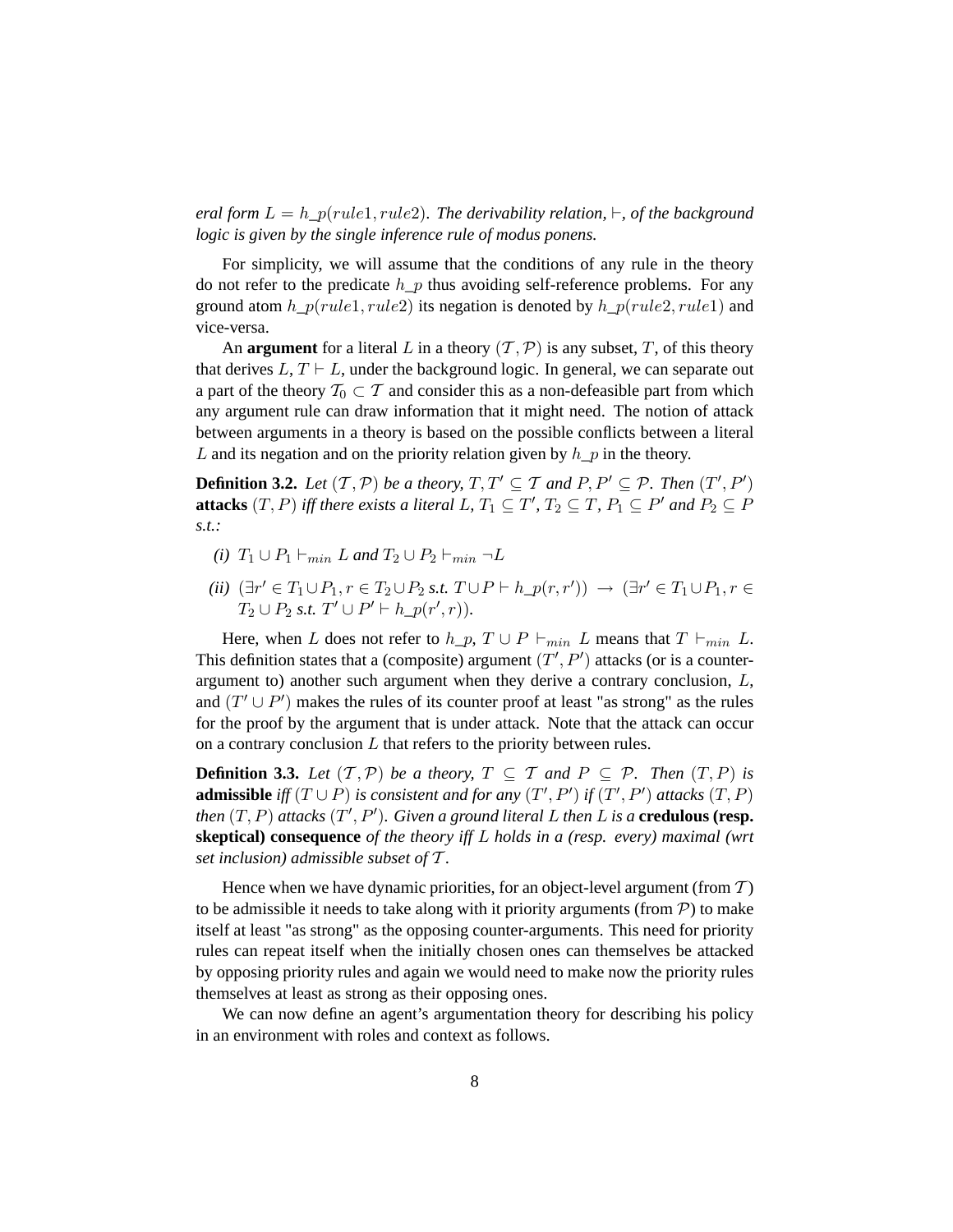**Definition 3.4.** *An agent's* **argumentative policy theory or theory,** T**,** *is a triple*  $T = (T, \mathcal{P}_R, \mathcal{P}_C)$  *where the rules in* T *do not refer to*  $h_p$ *, all the rules in*  $\mathcal{P}_R$  *are priority rules with head*  $h_p(r_1, r_2)$  *s.t.*  $r_1, r_2 \in \mathcal{T}$  *and all rules in*  $\mathcal{P}_C$  *are priority rules with head*  $h_p(R_1, R_2)$  *s.t.*  $R_1, R_2 \in \mathcal{P}_R \cup \mathcal{P}_C$ *.* 

We therefore have three levels in an agent's theory. In the first level we have the rules  $T$  that refer directly to the subject domain of the agent. We call these the **Object-level Decision Rules** of the agent. In the other two levels we have rules that relate to the policy under which the agent uses his object-level decision rules according to roles and context. We call the rules in  $\mathcal{P}_R$  and  $\mathcal{P}_C$ , **Role (or Default Context) Priorities** and **(Specific) Context Priorities** respectively.

In a more general setting, we can associate the dynamic preferences expressed through the rules of the two later levels, to normal situations (related to a default context) and specific situations (related to specific contexts).

In several cases the admissibility of an argument depends on whether we have or not some background information about the specific case in which we are reasoning. Sometime this information maybe just unknown and agents can reason further to find assumptions related to the unknown information under which they can build an admissible argument. We can formalise this conditional form of argumentative reasoning by defining the notion of supporting information and extending argumentation with abduction on this missing information.

We can formalise this conditional form of argumentative reasoning by defining the notion of *supporting information* and extending argumentation with *abduction* on this missing information.

**Definition 3.5.** *Let*  $T = ((T_0, T), P)$  *be a theory, and* A *a distinguished set of predicates in the language of the theory, called* **abducible** *predicates*<sup>1</sup> *. Given a goal* G, a set S of abducible literals consistent with the non-defeasible part  $T_0$ *of* T*, is called a* **strong (resp. weak) supporting information** *for* G *iff* G *is a skeptical (resp. credulous) consequence of*  $(\mathcal{T}_0 \cup S, \mathcal{T}, \mathcal{P})$ *.* 

The structure of an argument can also be generalised as follows.

**Definition 3.6.** *Let*  $T = ((T_0, T), P)$  *be a theory and* A *its abducible predicates. A* supported argument *in*  $T$  *is a tuple*  $(\Delta, S)$ *, where*  $S$  *is a set of abducible literals consistent with*  $T_0$  *and*  $\Delta$  *is a set of argument rules in*  $T$ *, which is not admissible in*  $((T_0, T), P)$ *, but is admissible in the theory*  $((T_0 \cup S), T, P)$ *. We say that* S *supports the argument*  $\Delta$  *and that*  $\Delta$  *is conditional on* S.

<sup>&</sup>lt;sup>1</sup>Typically, the theory  $T$  does not contain any rules for the abducible predicates.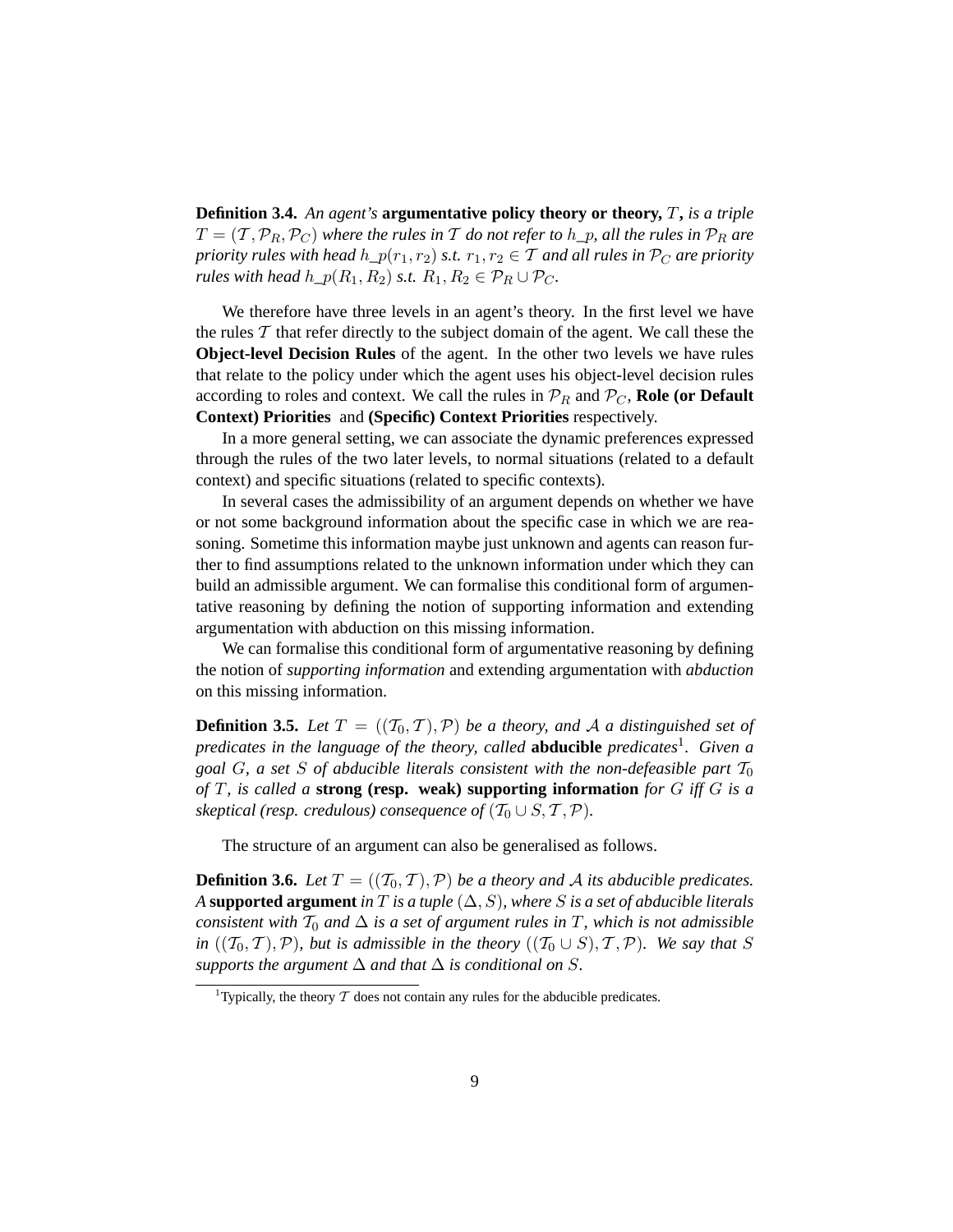The supporting information expressed through the abducible predicates refers to the incomplete and evolving information of the external environment of interaction. Typically, this information pertains to the context of the environment, the roles between agents or any other aspect of the environment that is dynamic.

### **4 Argumentation in Decision Aiding**

Let's go back to the example of section 2. We will focus our attention now on the interaction between problem formulation and evaluation model and how these can evolve during the decision aiding process. The following is of course a simplified representation of the process aiming just to show how argumentation is used.

We first establish a number of object level rules showing the relations between problem formulations and evaluation models. As far as the example is concerned we describe the fact that problem formulation  $\Gamma_1$  can entail two evaluation models:  $\mathcal{M}_1, \mathcal{M}_2$  and that problem formulation  $\Gamma_2$  entails the evaluation model  $\mathcal{M}_3$ . Moreover it is shown that when  $\mathcal{M}_1$  is applied then usually we have to continue applying  $\mathcal{M}_2$  (in order to choose the friends to meet). Finally, in the case friends are not available ( $NFA$ ) then model  $\mathcal{M}_1$  should usually apply in order to choose another feasible solution. It should be noted that applying a model automatically implies that other models do not apply:

- rule  $r_1$ :  $\mathcal{M}_1 \leftarrow \Gamma_1$ - rule  $r_2$ :  $\phi_1 \leftarrow \mathcal{M}_1$ - rule  $r_3$ :  $\mathcal{M}_2 \leftarrow \phi_1$ - rule  $r_4$ :  $\mathcal{M}_2 \leftarrow \Gamma_1$ - rule  $r_5$ :  $\mathcal{M}_3 \leftarrow \Gamma_2$
- rule  $r_6$ :  $\mathcal{M}'_1 \leftarrow \Gamma_1, NFA$

We can now establish the default context priority rules which help in applying the object level ones. In the case of the example, in the default context priority is given in applying evaluation model  $\mathcal{M}_1$  unless we occur in the case where we already know who are the available friends  $(FA)$  or time is missing  $(NTA)$ . In the first case model  $\mathcal{M}_2$  should apply, while in the second case problem formulation  $\Gamma_2$  holds:

- rule  $R_1: h\_p(r_1, r_4)$ - rule  $R_2$ :  $h_p(r_1, r_5)$ - rule  $R_3$ :  $h\_p(r_4, r_1) \leftarrow FA$ - rule  $R_4$ :  $h_p(r_5, r_1) \leftarrow NTA$ - rule  $R_5: h\_p(r_6, r_1)$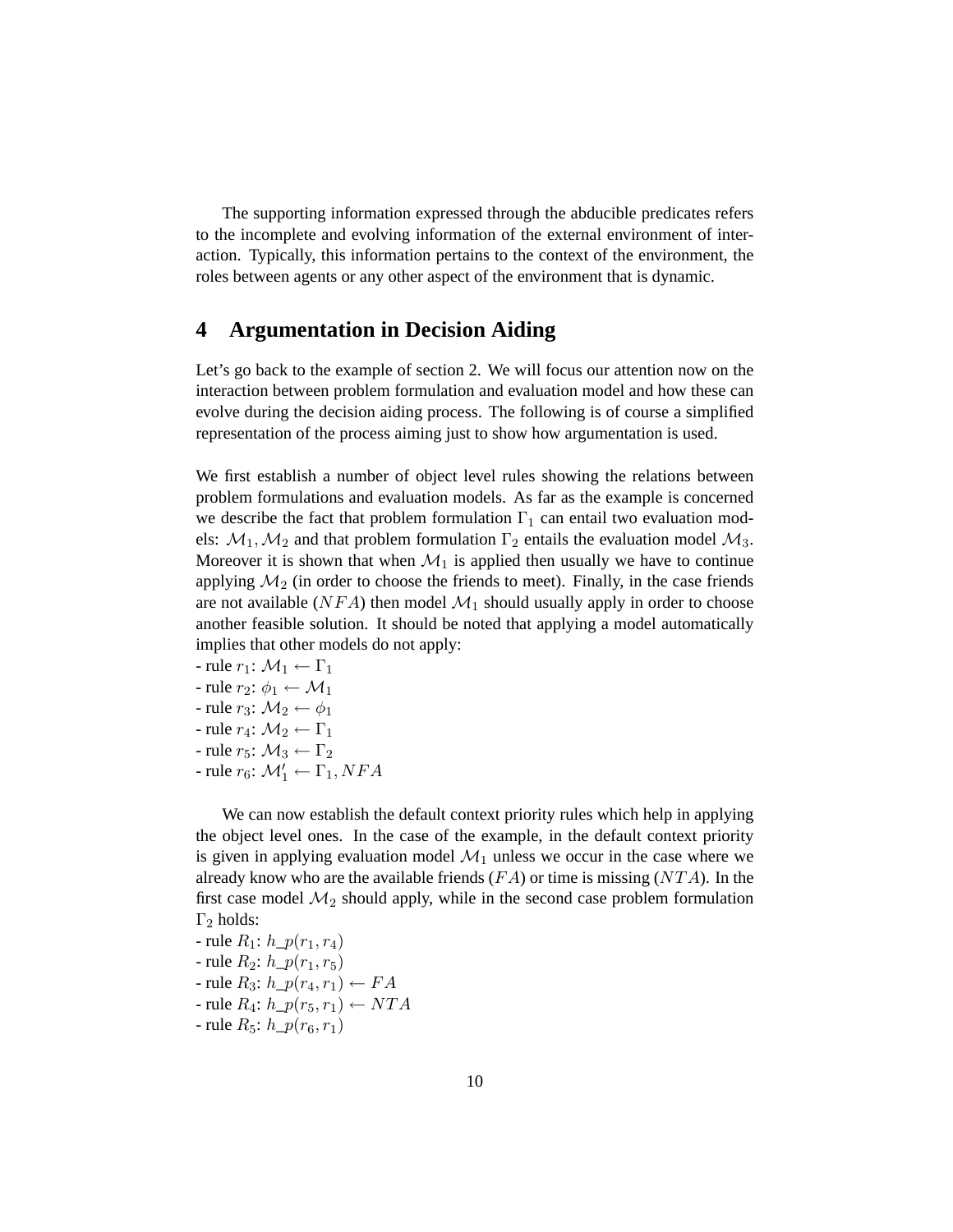Finally we write down the specific context rules which will give priority to the exceptional conditions rules, in the case such exceptions indeed hold:

- rule  $C_1: h_p(R_3, R_1)$ 

- rule  $C_2$ :  $h_p(R_4, R_2)$ 

Applying the above theory what we get is that usually we apply model  $\mathcal{M}_1$  and then model  $\mathcal{M}_2$  unless friends are already available which implies applying  $\mathcal{M}_2$ directly. Exceptionally (time missing) we apply model  $\mathcal{M}_3$ .

### **5 Discussion**

The previous example roughly shows how is possible to simulate the reasoning of an agent facing an apparently simple problem which confronted with the reality of the decision process becomes more and more complex since the outcomes of the decision aiding process have to evolve. What do we obtain?

On the one hand the use of the cognitive artefacts of the decision aiding process enables to focus on the critical elements for the final recommendation (do we have to modify the set of alternatives? the set of criteria? the problem formulation altogether?). On the other hand the use of argumentation theory enables to establish a formal reasoning sufficiently flexible to account for the dynamics of the decision process and the defeasible character of the decision aiding process outcomes.

What do autonomous agents do with respect to their users? Our claim is that they provide decision support to different levels: from simply creating meaningful information up to substituting the user in some decision task. It is clear that agents endowed with the possibility to control the cognitive artefacts of the decision aiding process in which they are engaged are advantaged since they can focus on the critical elements of such artefacts. Moreover, agents with argumentation capabilities are also able to handle the dynamic nature of the decision process and to adapt their recommendations.

### **6 Conclusions**

In the paper we show how argumentation can help in improving the decision aiding process enabling to describe and control the evolution of the cognitive artefacts of this process. The outcomes of the decision aiding process are described in the paper through an operational model. Then argumentation theory is introduced and we show how can be used in order to take in account the defeasible character of the decision aiding process outcomes. Future research is expected to further investigate the relation between reasoning, argumentation and decision aiding including